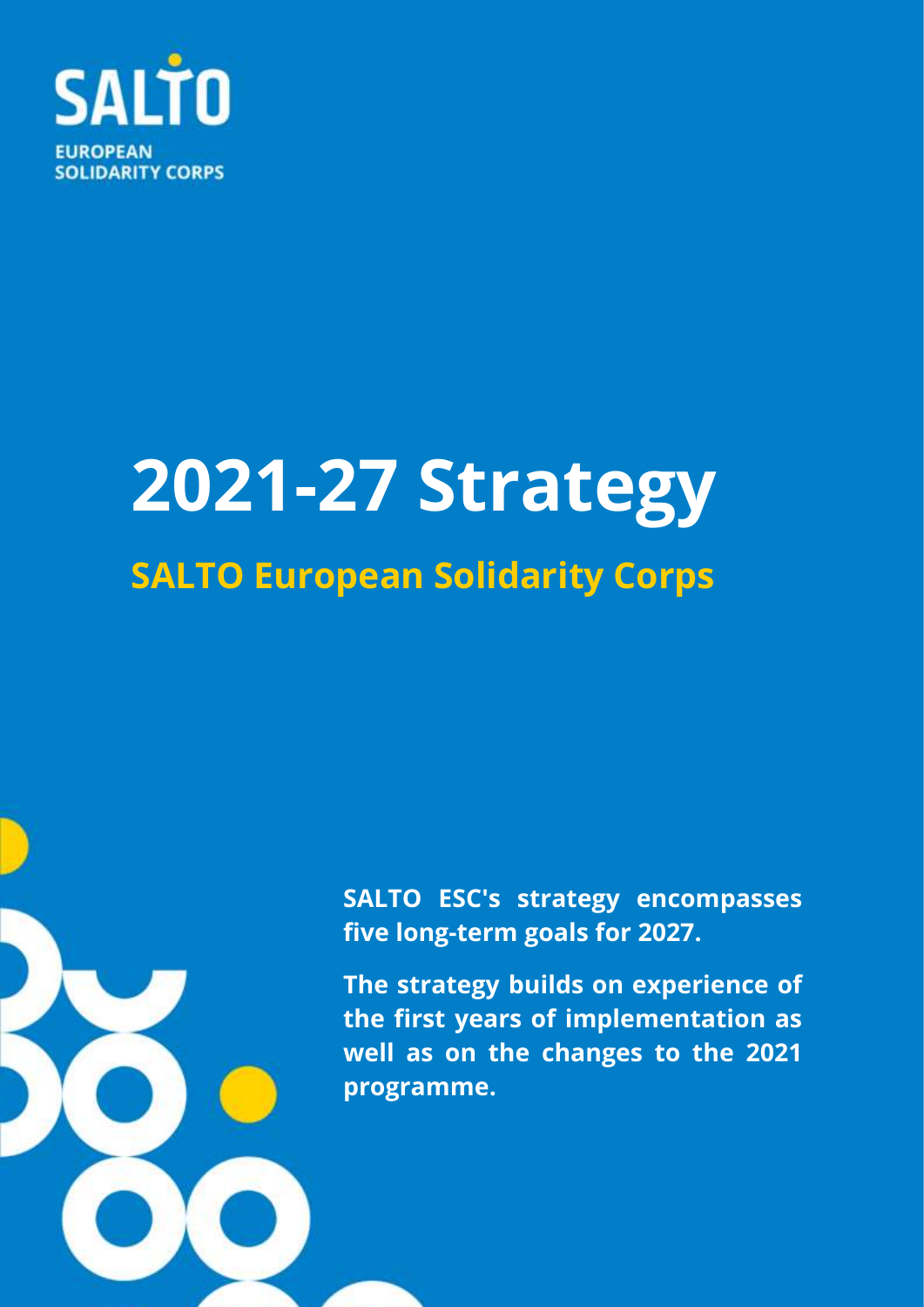

# **Contents**

| 1. |                                                               |  |
|----|---------------------------------------------------------------|--|
|    |                                                               |  |
|    |                                                               |  |
|    |                                                               |  |
| 2. |                                                               |  |
|    |                                                               |  |
|    |                                                               |  |
|    |                                                               |  |
|    |                                                               |  |
|    | Goal 5: Supporting the Building of a Community of Practice 13 |  |
| 3. |                                                               |  |
|    |                                                               |  |
|    |                                                               |  |
|    |                                                               |  |
|    |                                                               |  |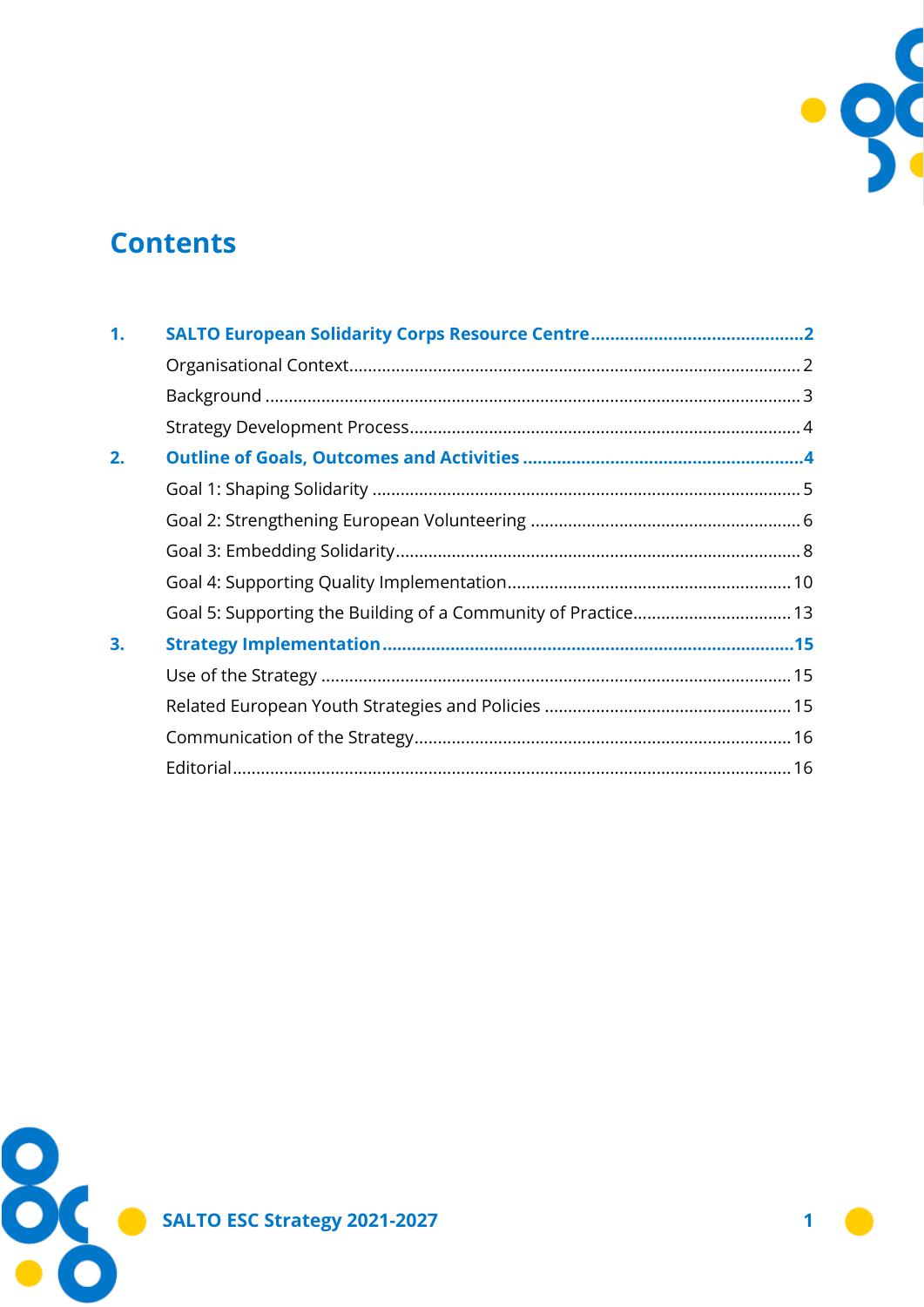

# <span id="page-2-0"></span>**1. SALTO European Solidarity Corps Resource Centre**

## <span id="page-2-1"></span>**Organisational Context**

When the European Solidarity Corps programme was established in 2018, the legal framework<sup>1</sup> foresaw the setup of Resource Centres for the programme as a quality and support measure. Resource Centres are designated National Agencies which take on additional tasks to support the development, implementation and quality of actions in a programme.

The European Solidarity Corps benefits from the already well-established network of SALTO Resources Centres (short: SALTOs) under the Erasmus+ programme. The SALTOs now act as hubs of expertise that are common across the two programmes, contributing directly and indirectly to the implementation of the European Solidarity Corps.

The European Commission conducted a call for National Agencies to establish a Resource Centre for the European Solidarity Corps in 2018, which was won by the Austrian NGO IZ – Verein zur Förderung von Vielfalt, Dialog und Bildung, which hosted the National Agency at the time. The National Agency's deputy director, Melanie Jacobs, managed the establishment of the Resource Centre and coordinated it for the next two years.

In the pilot phase of the European Solidarity Corps Programme 2018-20, the Resource Centre supported the strategic implementation of the programme. A major focus was on coordinating the NETworking activities between National Agencies and ensuring that all programme aspects were covered. In addition, the Resource Centre supported the implementation of jobs and traineeships activities within the programme through several networking meetings and training programmes. Nevertheless, the jobs and traineeship activities could not be established equally well in all participating countries within the short period of two years. When it became clear that the budget for the upcoming programme period would not be increased, this strand was discontinued after 2020.

In 2021, the European Solidarity Corps Resource Centre was integrated into the OeAD-GmbH – Austria's Agency for Education and Internationalisation. Since then, the OeAD is the national agency for the implementation of Erasmus+ and the European Solidarity Corps in Austria. To align the Resource Centre with the other SALTOs, the name SALTO European Solidarity Corps (SALTO ESC) is used in communication from that point onwards.

With the second 2021-27 programme period the European Solidarity Corps programme unifies all major European volunteering opportunities under one programme. SALTO ESC responded to the changes in the programme with the development of a new strategy for this programme period.



<sup>1</sup> European Solidarity Corps Legal base, article 8 (c)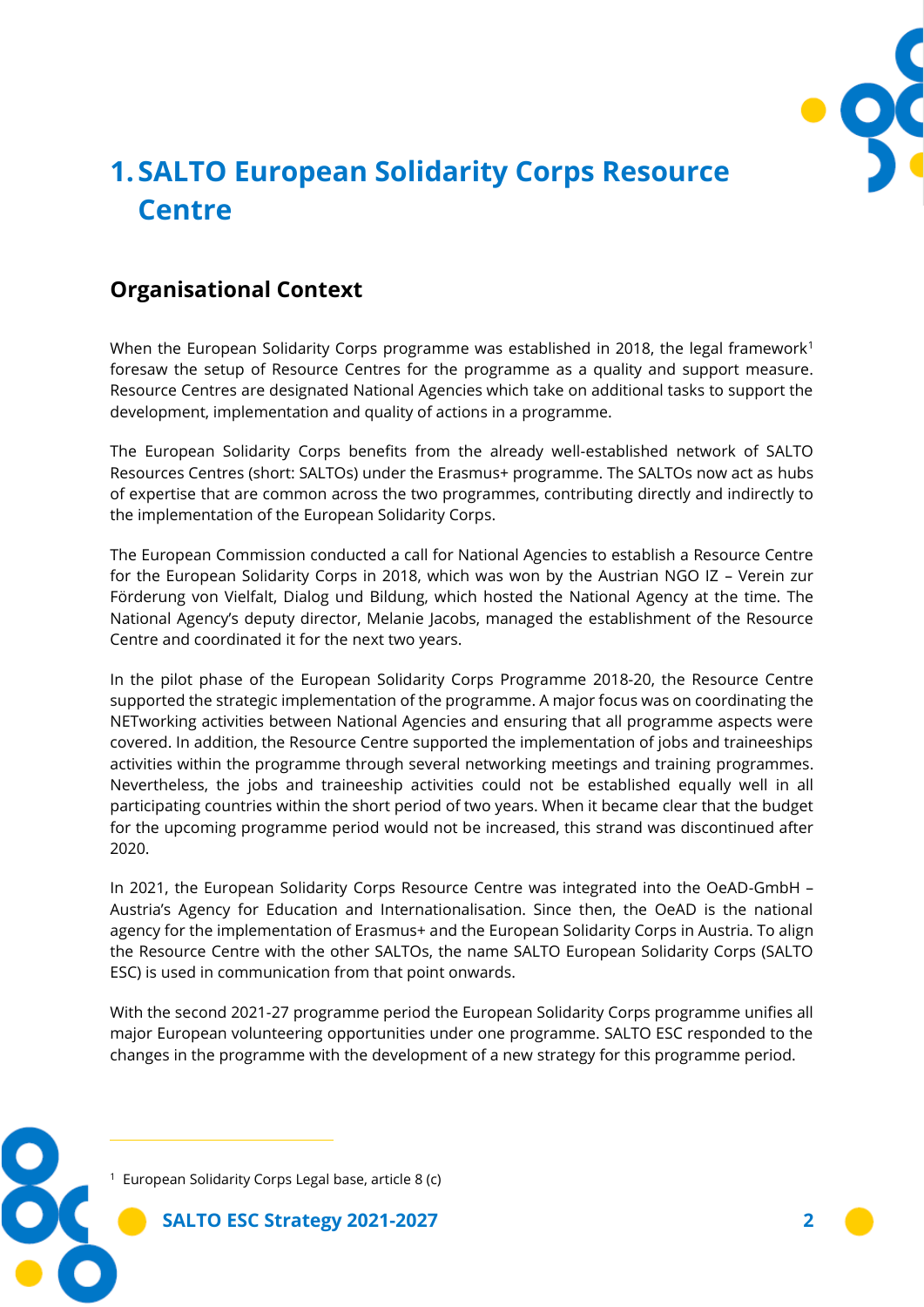For further information on services and activities, please visit: https://www.salto [youth.net/solidarity/](https://www.salto-youth.net/rc/solidarity/)



## <span id="page-3-0"></span>**Background**

The 2021-2027 development strategy is building on a needs analysis<sup>2</sup>, set up by the Resource Centre in 2019 and filled by 21 network stakeholders - National Agencies for Erasmus Plus and European Solidarity Corps programmes (NA) and SALTO Resource Centres.

This needs analysis resulted in an overview of the priorities identified by NAs for this pilot phase of the implementation of the programme and highlighted the new programme elements: jobs and traineeships, in-country projects and volunteering projects. The Resource Centre developed a strategic set-up with objectives: EXPLORING the potential of solidarity (studies on solidarity, solidarity in humanitarian aids, synergies with other actors), PROMOTING ESC as a tool for understanding, acting and living solidarity (solidarity projects, reaching new partners, more cooperation, Youth Goals, campaigns), SUPPORTING QUALITY IMPLEMENTATION for sustainable and long term impact (training programmes, connecting training programmes – QL, experts, best practices, mentoring, support groups, webinars), STRATEGICALLY NETWORKING to support the quality implementation of the programme and engaging new actors (bridging, linking activities, cooperation and reaching out to new partners), BUILDING COMMUNITY around and beyond ESC with core values of solidarity (NET activities, good practices, going beyond national level of community understanding to European community, publications on community building, aspects of solidarity (inclusion, sustainability).

It is worth highlighting that "Creating a common narrative and understanding of solidarity in the network" was indicated as the highest priority in the answers that the NAs provided in this needs analysis.

By the end of the programme pilot phase (2020), a number of particularly successful activities were completed by the Resource Centre that serve as a foundation for the upcoming years:

- **4thoughts for solidarity**<sup>3</sup>, a study on the concepts of solidarity was published. Videos and illustrations were developed to support the dissemination of the content of the study.
- **TOSCA<sup>4</sup>**, a concept for the capacity building training and support for organisations active in the Solidarity Corps was developed and organised 5-7 times annually in various countries.



<sup>2</sup> IZ - Verein zur Förderung von Vielfalt, Dialog und Bildung (2019): Starting the Solidarity Corps. European Solidarity Corps Resource Centre Needs Analysis[. http://www.salto](http://www.salto-youth.net/download/4263/Survey_Starting+the+Solidarity+Corps.pdf)[youth.net/download/4263/Survey\\_Starting+the+Solidarity+Corps.pdf](http://www.salto-youth.net/download/4263/Survey_Starting+the+Solidarity+Corps.pdf)

<sup>3</sup> IZ – Verein zur Förderung von Vielfalt, Dialog und Bildung (2020): 4thoughts for solidarity. <https://www.salto-youth.net/downloads/4-17-4062/4TDS%20Study%2020200501.pdf>

<sup>4</sup> SALTO-YOUTH - TOSCA - [Training and support for organisations active in the Solidarity Corps](https://www.salto-youth.net/rc/solidarity/training-support-community/tosca/)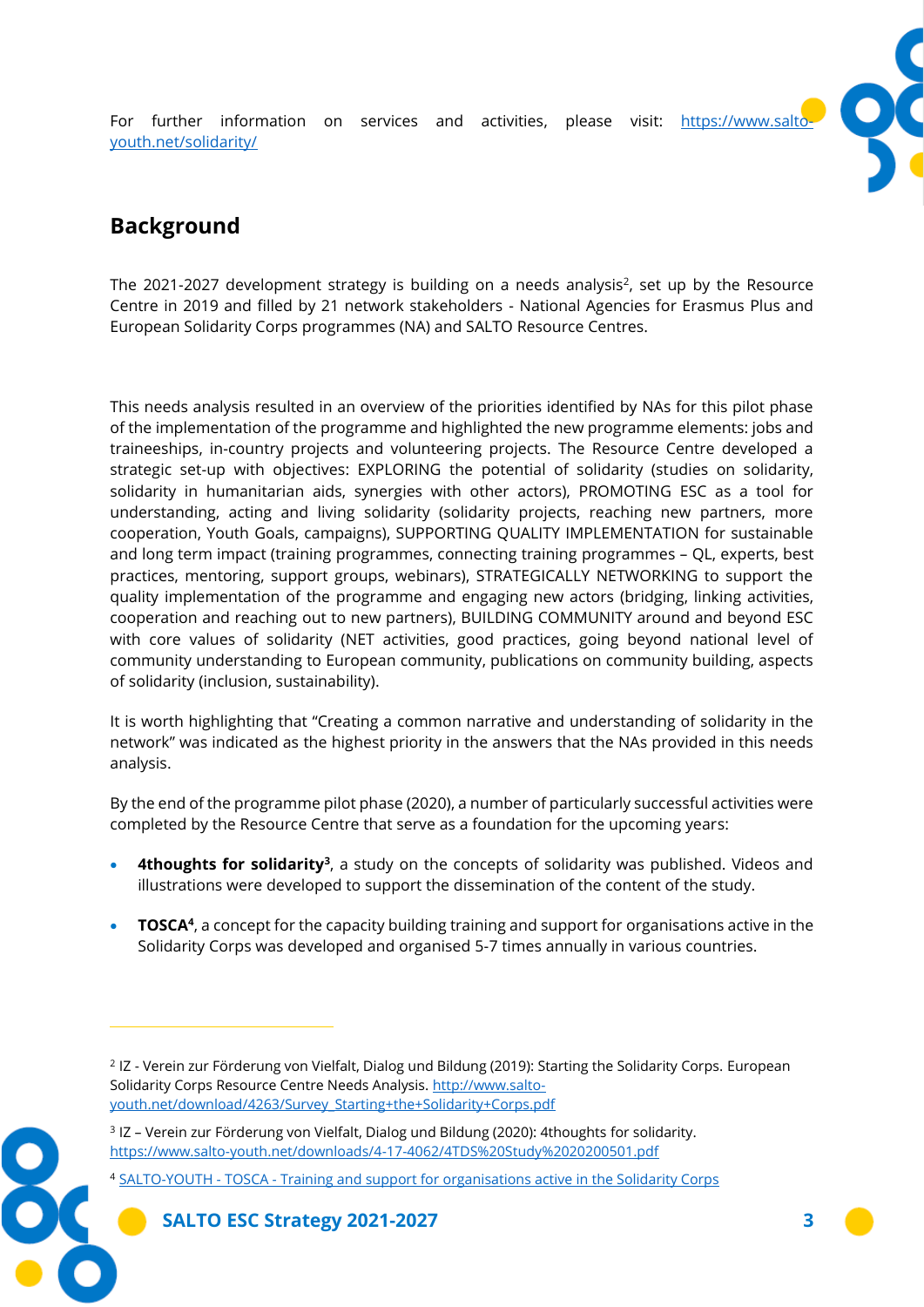

- **Staff Meetings** and similar events for NA staff were coordinated, including an annual ESC staff meeting, Informal Colleague Support Meetings (ICSOMs), and an Expert Working Group on the Quality Label.
- A working cooperation within the **SALTO network** including all SALTOs serving the European Solidarity Corps programme was established.
- A **pre-study<sup>5</sup>** for the Research-based Analysis and Monitoring of the European Solidarity Corps (RAY) was developed.

Other important links have been the different strategies and priorities on European Level, such as the programme strategies, the key priorities in the new programmes, the European Youth Strategy and the European Youth Work Agenda<sup>6</sup>.

## <span id="page-4-0"></span>**Strategy Development Process**

The development of the recent strategic orientation of SALTO ESC started with a joint two-day workshop in July 2021 with the team of SALTO ESC (Barbara Eglitis, Romina Matei and Georg Feiner) facilitated by Sabrina Apitz. As part of the workshop, the head of unit Gerhard Moßhammer as well as the director of the Austrian national agency Ernst Gesslbauer were consulted and their feedback incorporated into the strategy. The workshop included a stakeholder analysis and mapping, as well as a closer look on the 2021 Solidarity Corps Programme changes and its possible effects on the field. The goals, outcomes and activities have been collaboratively developed based on the Theory of Change<sup>7</sup>. Using this approach, long-term goals were defined and then necessary preconditions were identified by reverse mapping. In the strategy development process, the Advisory Group of the SALTO ESC has been consulted and the feedback incorporated in autumn 2021. A first draft of the strategy document was provided by Sabrina Apitz and finalised by the team of SALTO ESC.

# <span id="page-4-1"></span>**2.Outline of Goals, Outcomes and Activities**

SALTO ESC has developed five long-term goals to be achieved until 2027, the end of the programme period of the European Solidarity Corps, based on experience of the first years of implementation as well as on the changes to the 2021 programme.

The following desired impact guides the work of SALTO ESC for the upcoming years.



<sup>5</sup> Generation and Educational Science Institute (2019): Exploring the implementation of the European Solidarity Corps during its first year. Summary. [http://www.salto](http://www.salto-youth.net/download/4264/01+RAY+Summary+20200608.pdf)[youth.net/download/4264/01+RAY+Summary+20200608.pdf](http://www.salto-youth.net/download/4264/01+RAY+Summary+20200608.pdf)

<sup>&</sup>lt;sup>6</sup> See chapter 3.2 Related European strategies and policies in the field of youth

 $7$  Theory of Change is a methodology for planning, participation, and evaluation that is used in companies, philanthropy, not-for-profit, research, and government sectors to promote social change. [https://en.wikipedia.org/wiki/Theory\\_of\\_change](https://en.wikipedia.org/wiki/Theory_of_change)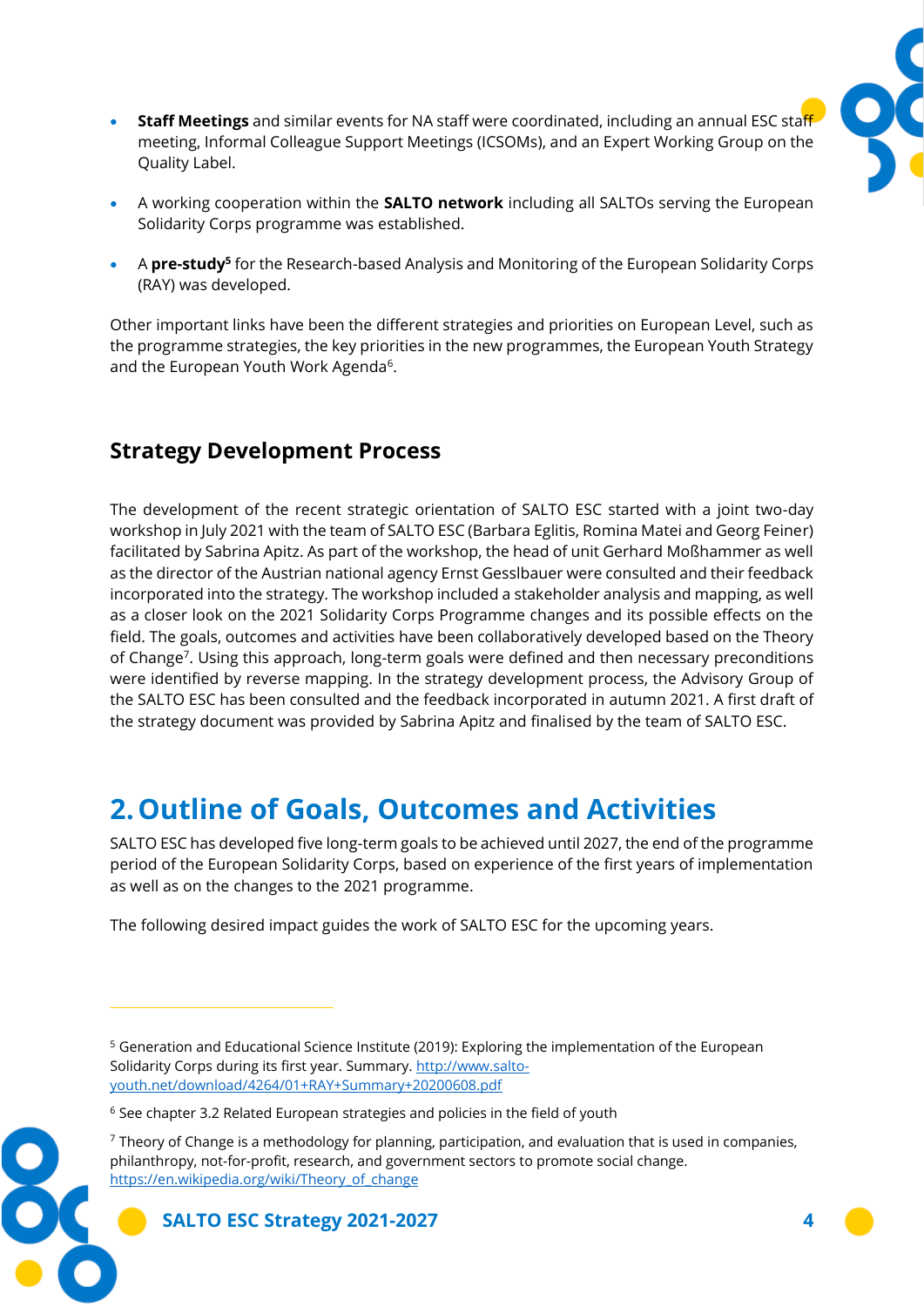

- 1. **Shaping solidarity:** a European Narrative of Solidarity is established, and the value of solidarity is recognised.
- 2. **Strengthening European Volunteering:** the conditions for volunteering across Europe and partner regions are improved.
- 3. **Embedding solidarity:** the value of solidarity across all actions and activities of the EU youth programmes is promoted.
- 4. **Supporting quality implementation:** effective support for NAs and (regional) SALTOs in the implementation to maximise the impact of the ESC programme.
- 5. **Supporting the building of a community of practice:** a thriving European community of practice around the Solidarity Corps is built.

In order to support these goals, SALTO ESC cooperates with partners on an international level and ensures communication about the work through different channels.

## <span id="page-5-0"></span>Goal 1: **Shaping Solidarity**

SALTO ESC aims to establish a European narrative of solidarity and strengthen the recognition of its value. SALTO ESC generates know-how, builds expertise and performs research on solidarity in the ESC. SALTO ESC offers activities to reflect and challenge the concept of solidarity in the ESC. Regular events on solidarity are coordinated and publications are made to close the research gaps.

#### **Target group:**

European Solidarity Corps community of practice (NA staff, researchers, youth workers, trainers, volunteers, etc.)

| <b>Outcome</b>                                                                                                                                                                                 | <b>Activities</b>                                                                                                                                  |
|------------------------------------------------------------------------------------------------------------------------------------------------------------------------------------------------|----------------------------------------------------------------------------------------------------------------------------------------------------|
| 1.1 SALTO ESC recognises solidarity as<br>a living concept and offers regular<br>structured space for dialogue in the<br>context of the EU youth programmes<br>in its activities for NA staff. |                                                                                                                                                    |
|                                                                                                                                                                                                | SALTO ESC disseminates information<br>material and publications on solidarity<br>through various channels, e.g. through<br>campaigns and podcasts. |
|                                                                                                                                                                                                | On solidarity, SALTO ESC will provide<br>webinars for NA colleagues about<br>solidarity, with a focus on newcomers.                                |
|                                                                                                                                                                                                | SALTO ESC will collect and produce<br>relevant resources on solidarity in an                                                                       |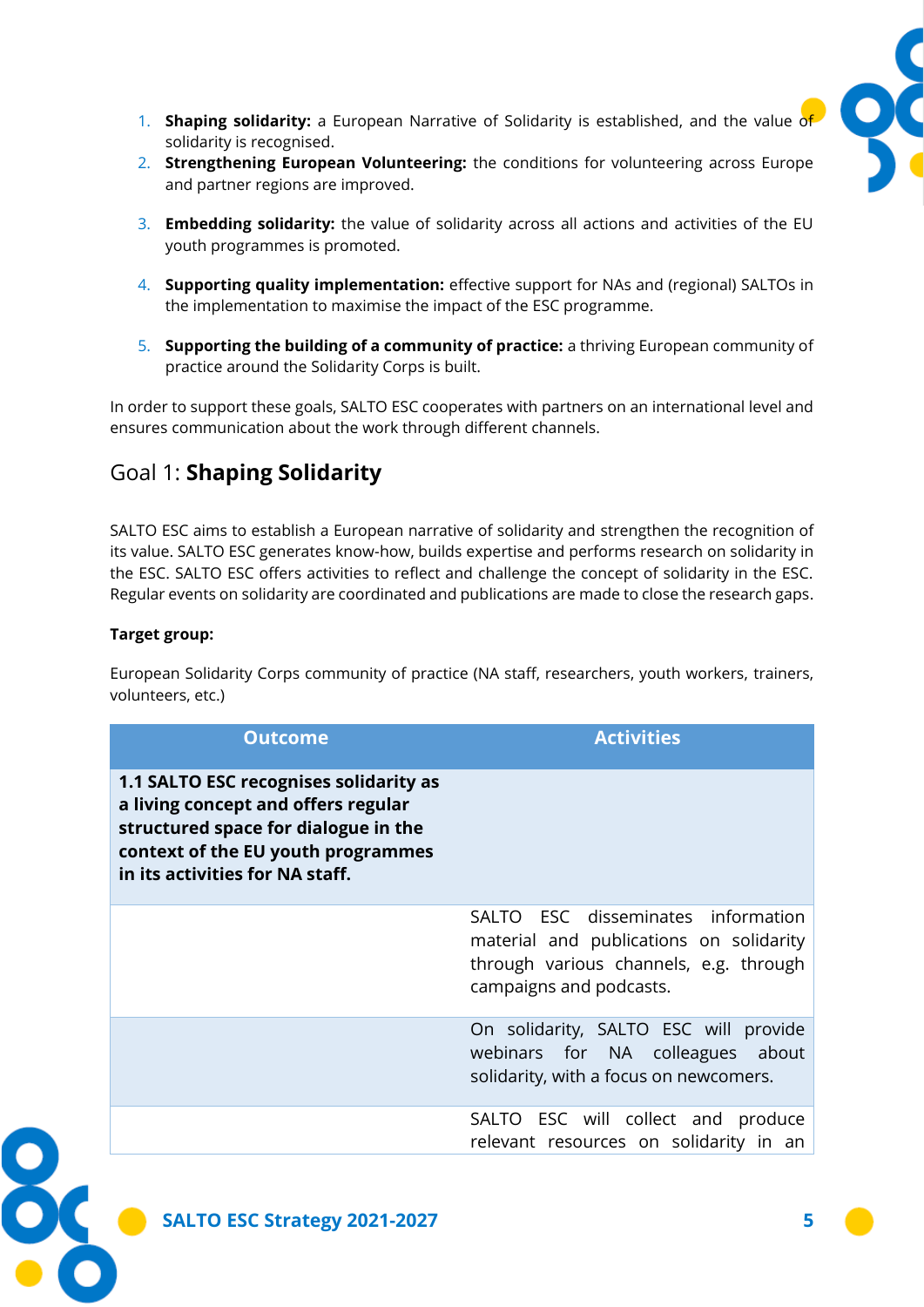|                                                                                                          | online solidarity library accessible to NA<br>staff and other stakeholders.                                                                |
|----------------------------------------------------------------------------------------------------------|--------------------------------------------------------------------------------------------------------------------------------------------|
|                                                                                                          | SALTO ESC provides a continuation of<br>knowledge and evidence-based data on<br>solidarity.                                                |
| 1.2 The support for NAs to cooperate<br>on solidarity has been provided.                                 |                                                                                                                                            |
|                                                                                                          | SALTO ESC supports NAs to implement<br>different activities on solidarity, for<br>example a conference (Europe Talks) and<br>publications. |
| 1.3 The research gaps on solidarity<br>identified in the 4Thoughts for solidarity<br>study are narrowed. |                                                                                                                                            |
|                                                                                                          | SALTO ESC conducts a call for papers/<br>research in order to close knowledge gaps<br>identified in the 4thought for solidarity<br>study.  |

## <span id="page-6-0"></span>Goal 2: **Strengthening European Volunteering**

SALTO ESC aims to improve the conditions for volunteering across Europe and partner regions and to spread awareness about the ESC programme and its impact. Long-term strategic partnership supports the implementation of the Council Recommendation on Youth Volunteering 2022 and the knowledge exchange around European volunteering and solidarity. National volunteering policies and relevant EU strategies in the field of youth and volunteering are closely linked, thus fostering stronger collaboration among stakeholders on different levels.

#### **Target group:**

Policy makers, NAs implementing European Solidarity Corps, organisations active in the field of volunteering, organisers of solidarity projects.

| <b>Outcome</b>                                                                                                                       | <b>Activities</b> |
|--------------------------------------------------------------------------------------------------------------------------------------|-------------------|
| 2.1 Transfer and development of<br>knowledge on value-based European<br>volunteering among NAs and other<br>stakeholders is ensured. |                   |
| SALTO ESC Strategy 2021-2027                                                                                                         | 6                 |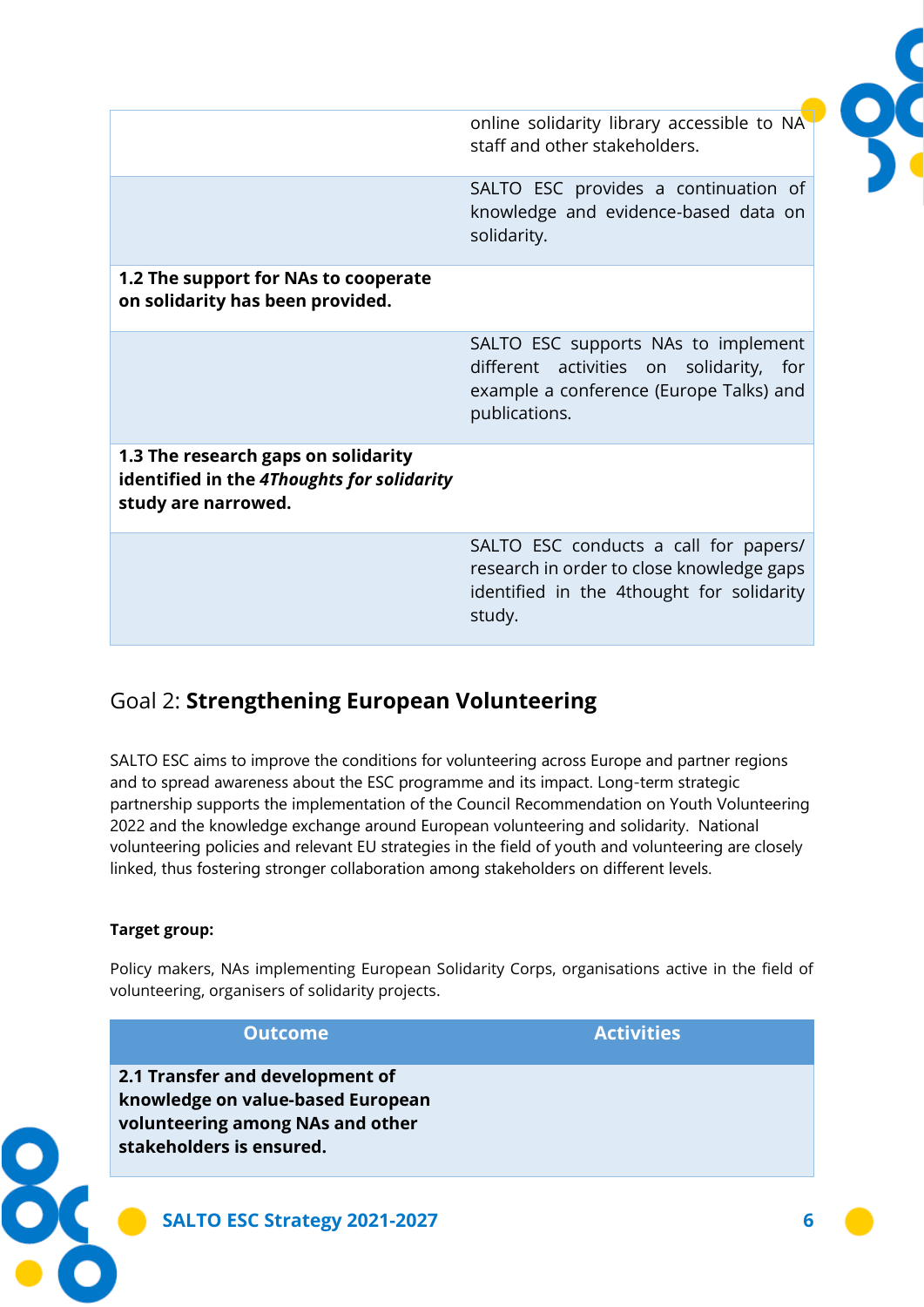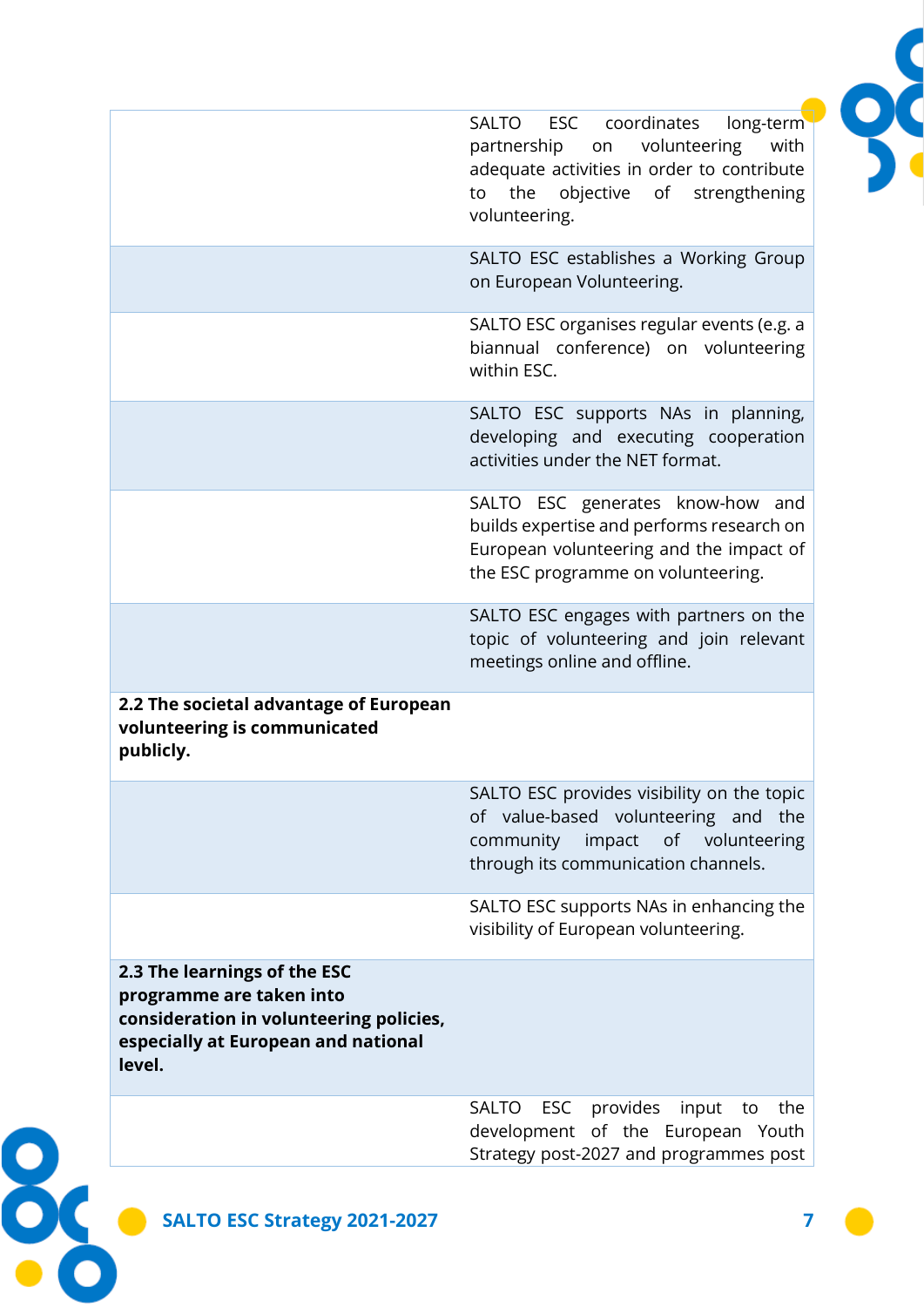|                                                                                               | 2027 when it comes<br>European<br>to<br>volunteering.                                                                               |
|-----------------------------------------------------------------------------------------------|-------------------------------------------------------------------------------------------------------------------------------------|
|                                                                                               | <b>SALTO</b><br><b>ESC</b><br>contributes<br>the<br>to<br>implementation of the most recent<br>Council conclusions on volunteering. |
|                                                                                               | <b>SALTO</b><br><b>ESC</b><br>developing<br>is<br>a<br>recommendation<br>paper on European<br>volunteering post 2027.               |
|                                                                                               | SALTO ESC organises networking events<br>for policy makers<br>on volunteering<br>practices/policies.                                |
|                                                                                               | SALTO ESC offers support for national<br>volunteering policies across the Member<br>States.                                         |
| 2.4 NA staff have access to resources<br>on the links between volunteering and<br>solidarity. |                                                                                                                                     |
|                                                                                               | SALTO ESC gathers best practices and<br>insights that highlight the link between<br>volunteering and solidarity.                    |

## <span id="page-8-0"></span>Goal 3: **Embedding Solidarity**

Solidarity as a shared value of the European Union and is reflected in all its programmes. SALTO ESC aims to promote the value of solidarity across all actions and activities of the EU youth programmes by supporting their synergies.

#### **Target group:**

NA staff as well as the broader European Solidarity Corps community of practice (researchers, youth workers, volunteers, trainers etc.)

| <b>Outcome</b>                                                                                                                                                               | <b>Activities</b> |
|------------------------------------------------------------------------------------------------------------------------------------------------------------------------------|-------------------|
| 3.1 National Agencies are effective at<br>using the programmes to promote<br>solidarity in their countries and<br>collaborating with national<br>stakeholders on this topic. |                   |
| SALTO ESC Strategy 2021-2027                                                                                                                                                 |                   |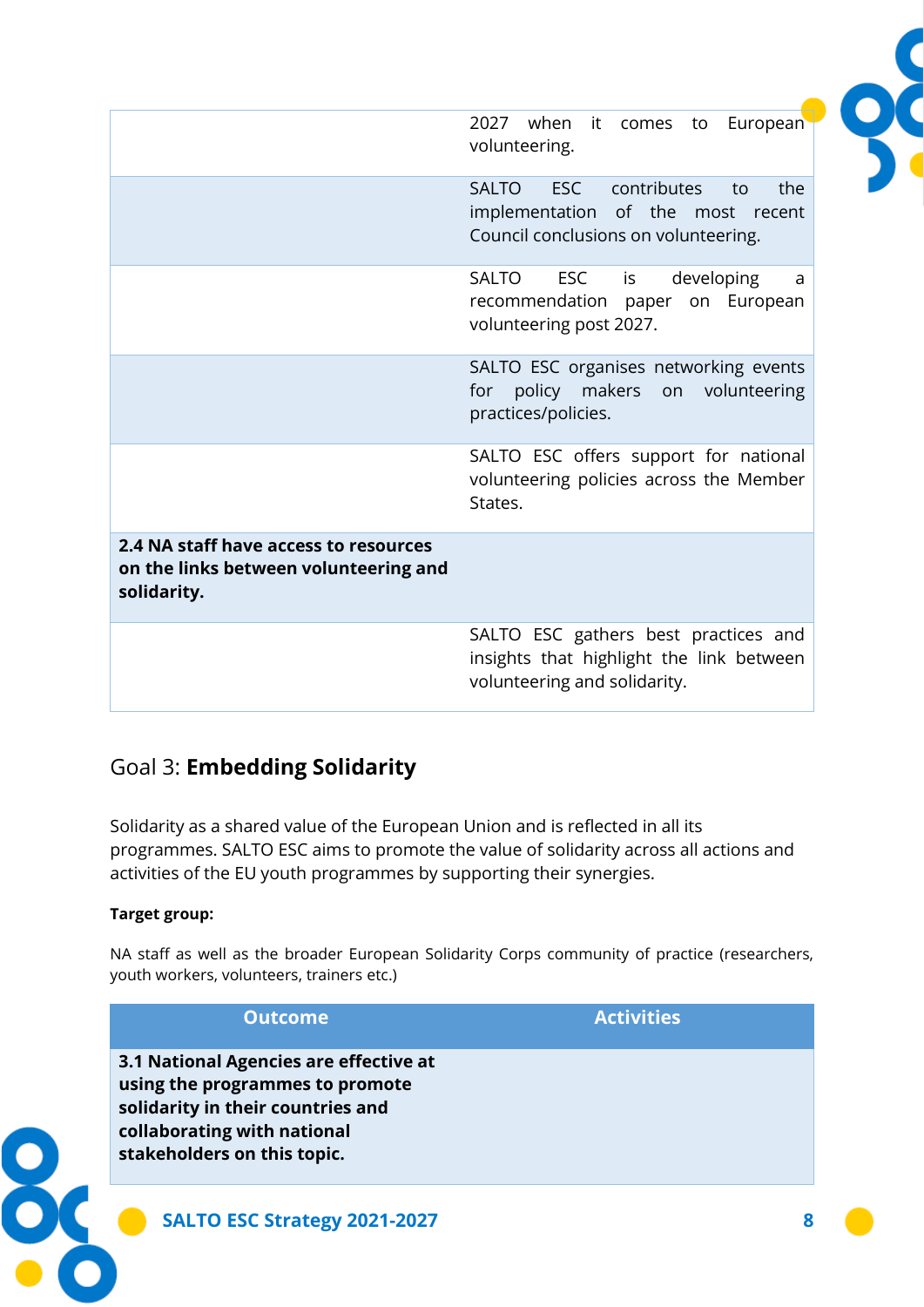SALTO ESC provides material on solidarity for new NA staff of all EU youth programmes.

SALTO ESC provides support for NAs on solidarity elements in Erasmus+ Youth and explores synergies between the two youth programmes, e.g. youth participation and solidarity projects as well as between the Training and Evaluation Cycle (TEC) activities in the Solidarity Corps and Discover EU.

SALTO ESC supports the dissemination of the new T-kit on value-based learning mobility together with partners.

SALTO ESC provides promotional and/or learning materials on solidarity for EU youth programmes.

#### **3.2 The value of solidarity has a strong place in both programmes.**

SALTO ESC supports developing NET/TCA activities between NAs on promoting the value of solidarity across all actions and activities of the EU youth programmes.

SALTO ESC supports a regular transfer of knowledge and experience between the NA staff of both programmes.

SALTO ESC produces a publication on solidarity elements in Erasmus+ Youth.

SALTO ESC engages in relevant meetings with partners on the topic.

**3.3 Applicants, beneficiaries and other stakeholders from both programmes have access to (educational) material and sources on the concept of solidarity (and the link between** 

**SALTO ESC Strategy 2021-2027 9**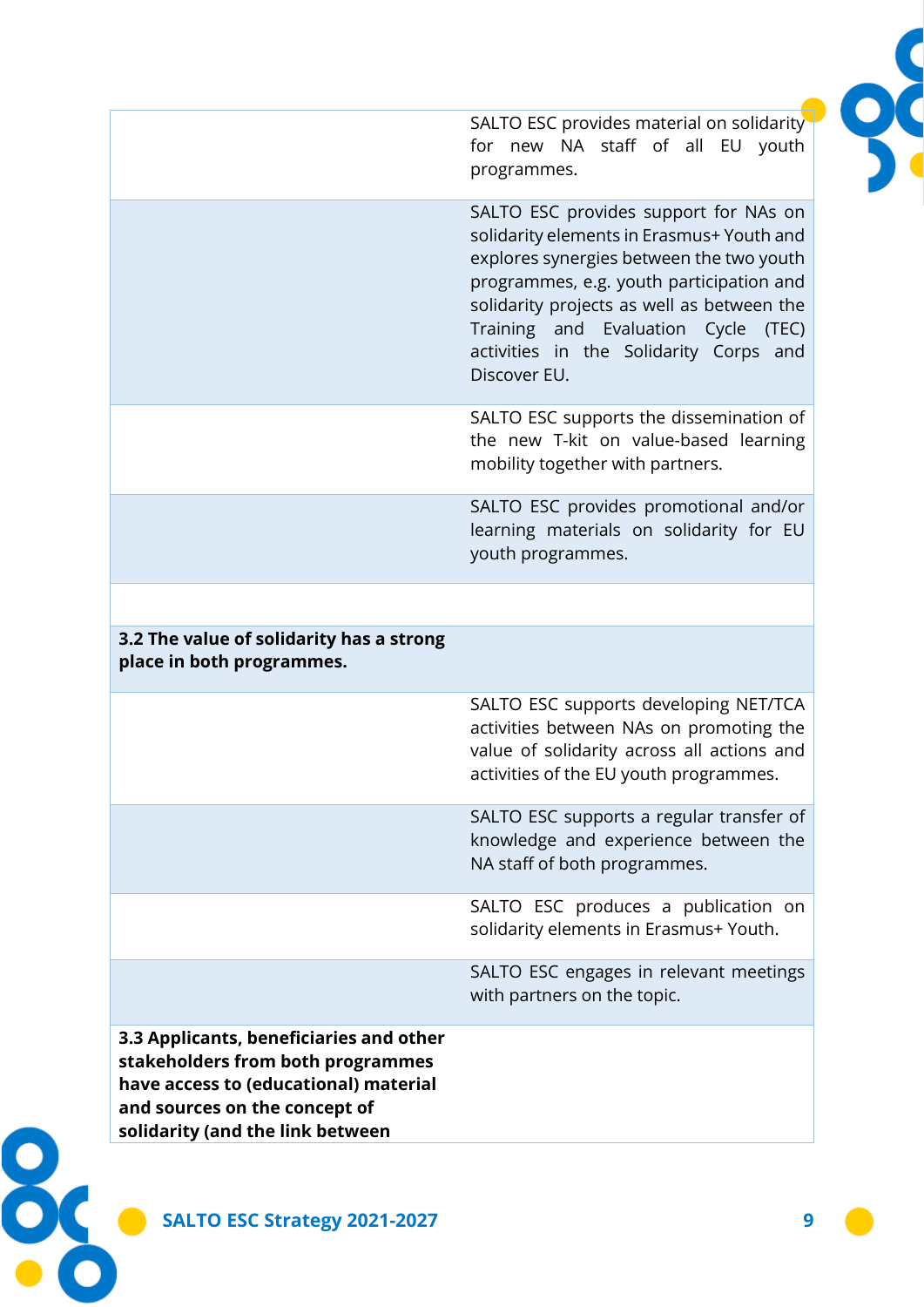**solidarity and volunteering) provided by SALTO ESC**

> SALTO ESC disseminates information material and publications on solidarity through different channels, e.g. through campaigns and podcasts.

> SALTO ESC will collect and produce relevant resources on solidarity in an online solidarity library accessible to NA staff and other stakeholders.

## <span id="page-10-0"></span>Goal 4: **Supporting Quality Implementation**

SALTO ESC aims to provide effective support for NAs and regional SALTOs in the implementation to maximise the impact of the ESC. Being a hub of information, SALTO ESC offers space to explore the programme priorities and the different aspects of solidarity through regular staff trainings, provision of support and material to NAs.

#### **Target group:**

NAs implementing European Solidarity Corps and regional SALTOs, trainers

| <b>Outcome</b>                                                                                                                                                                                                 | <b>Activities</b>                                                                                                                                                                                                                |
|----------------------------------------------------------------------------------------------------------------------------------------------------------------------------------------------------------------|----------------------------------------------------------------------------------------------------------------------------------------------------------------------------------------------------------------------------------|
| 4.1 NAs have a better understanding of<br>the full potential of the possibilities<br>within ESC by providing best practice<br>examples from the different areas and<br>topics aligned to the needs of the NAs. |                                                                                                                                                                                                                                  |
|                                                                                                                                                                                                                | SALTO ESC organises regular Informal<br>Colleague Support Meetings (ICSOMs) on<br>Quality Label (QL), Volunteering, Training<br>and Evaluation Cycle (TEC) and about how<br>to use the ESC programme at its maximum<br>capacity. |
|                                                                                                                                                                                                                | SALTO ESC coordinates the QL working<br>group and QL related activities among the                                                                                                                                                |
| <b>SALTO ESC Strategy 2021-2027</b>                                                                                                                                                                            | 10                                                                                                                                                                                                                               |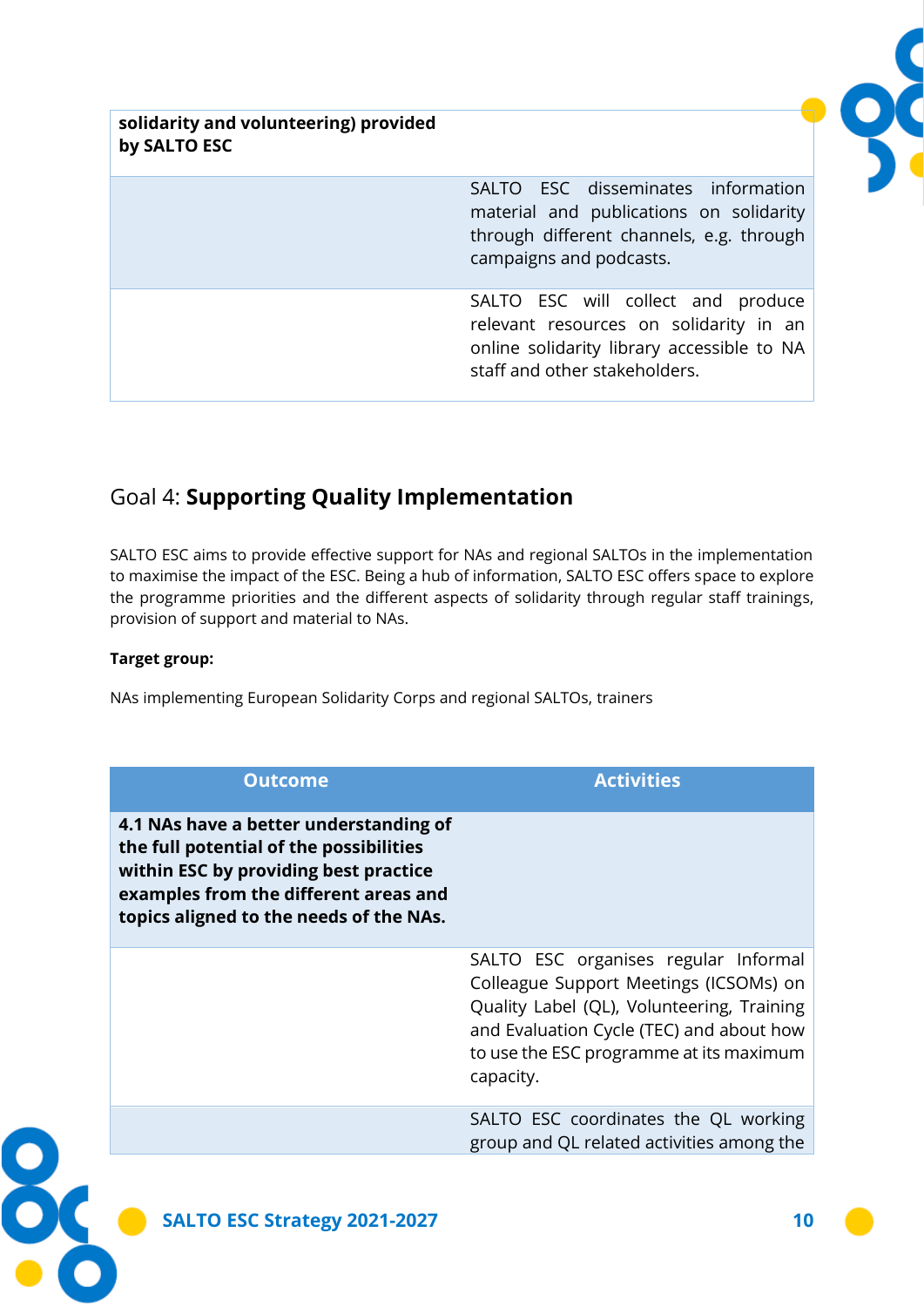|                                                                                                                                                | quality<br>network<br>support<br><b>NA</b><br>to<br>implementation.                                                                                               |
|------------------------------------------------------------------------------------------------------------------------------------------------|-------------------------------------------------------------------------------------------------------------------------------------------------------------------|
|                                                                                                                                                | SALTO ESC promotes best practices<br>identified through the annual SALTO<br>awards.                                                                               |
| 4.2 NAs receive guidance in assessing<br>the solidarity dimension in projects or<br>in organisations when assessing the<br>Quality Label (QL). |                                                                                                                                                                   |
|                                                                                                                                                | ESC develops<br>grid<br><b>SALTO</b><br>the<br>for<br>"assessing solidarity".                                                                                     |
|                                                                                                                                                | SALTO ESC coordinates the international<br>QL Working Group (WG) and QL-related<br>activities among the NA network to<br>support quality implementation.          |
|                                                                                                                                                | SALTO ESC supports the implementation<br>of the QL by co-organising meetings for<br>internal and external QL experts;<br>coordination of the international QL WG. |
|                                                                                                                                                | online<br><b>SALTO</b><br><b>ESC</b><br>organises<br>courses/modules for QL newcomers.                                                                            |
|                                                                                                                                                | SALTO ESC organises annual capacity<br>building training for QL experts.                                                                                          |
|                                                                                                                                                | SALTO ESC provides materials for QL<br>experts.                                                                                                                   |
| 4.3 NAs have access to good practices<br>of programme implementation from<br>across Europe.                                                    |                                                                                                                                                                   |
|                                                                                                                                                | SALTO ESC contributes to the collection of<br>inspirational project examples.                                                                                     |
|                                                                                                                                                | SALTO ESC publishes best practice<br>examples on solidarity and volunteering.                                                                                     |
|                                                                                                                                                | SALTO ESC advances work on a solidarity<br>assessment grid.                                                                                                       |
|                                                                                                                                                |                                                                                                                                                                   |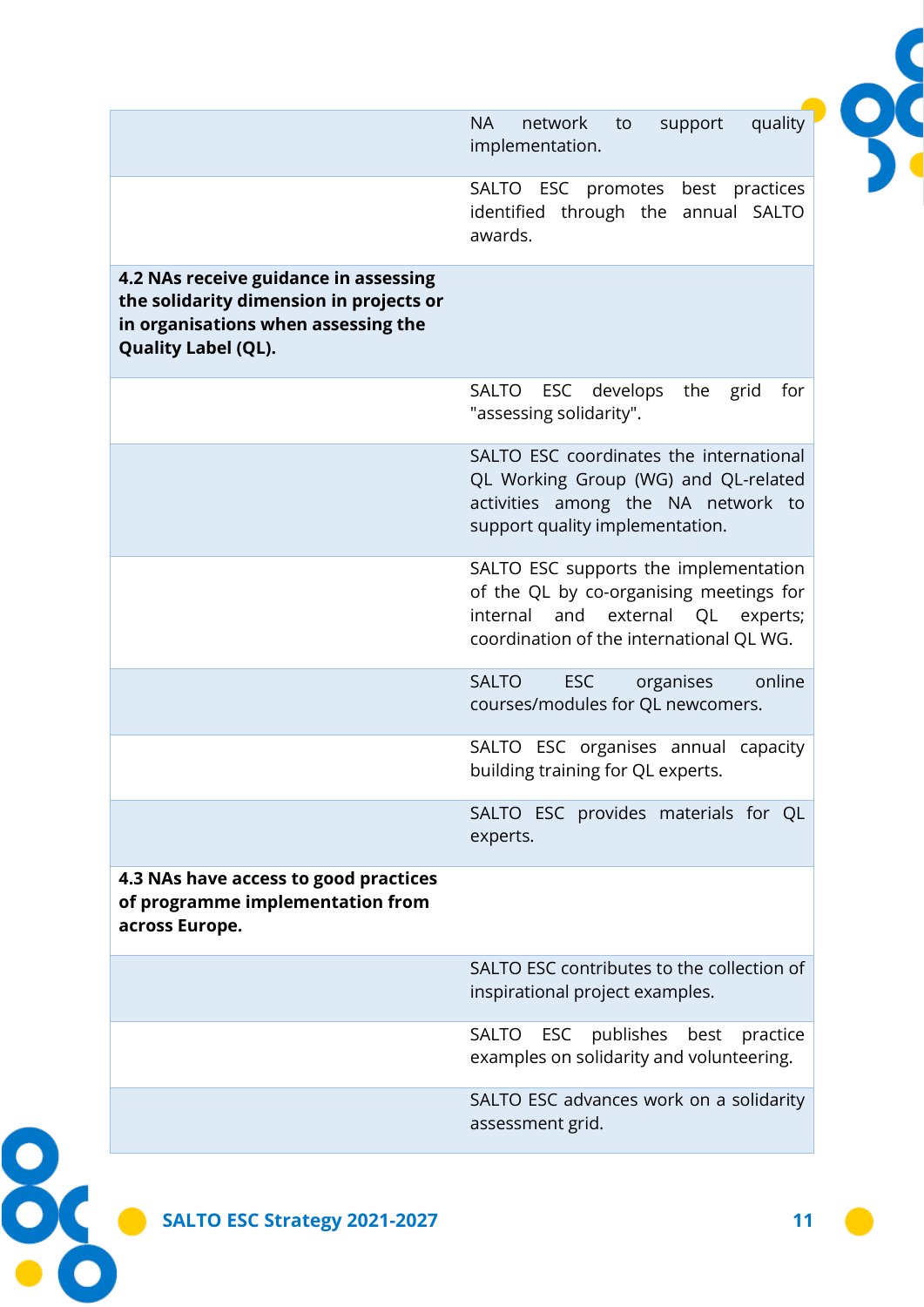SALTO ESC gets involved in the 2022 and future editions of the SALTO awards.

#### **4.4 NAs have platforms (including regular events) for international exchange and professional improvement.**

SALTO ESC provides support to NA staff by fostering international exchange among staff members. This is being done by supporting the preparation and organisation of staff meetings, providing an online exchange space for NA staff, contributing to relevant working groups like TCA/NET and youth pass, as well as supporting the organisation of thematic meetings, e.g. on Quality Label, volunteering, TEC etc.

SALTO ESC coordinates the annual ESC Staff Meeting and supporting online exchange platform(s).

SALTO ESC adds elements of community building to ESC Staff Meetings.

**4.5 The quality implementation of the programme is supported by coordinated networking activities of NAs.**

> SALTO ESC proposes select NET activities to the NA Network

> SALTO ESC provides an overview of NET activities in the network of NAs to identify any gaps

> SALTO ESC contributes to the planning and preparation of the annual TCA/NET meetings in order to ensure adequate coverage of the NET co-operations.

> SALTO ESC engages regularly with the TCA/NET Working group and SNAC coordinators.

ŏ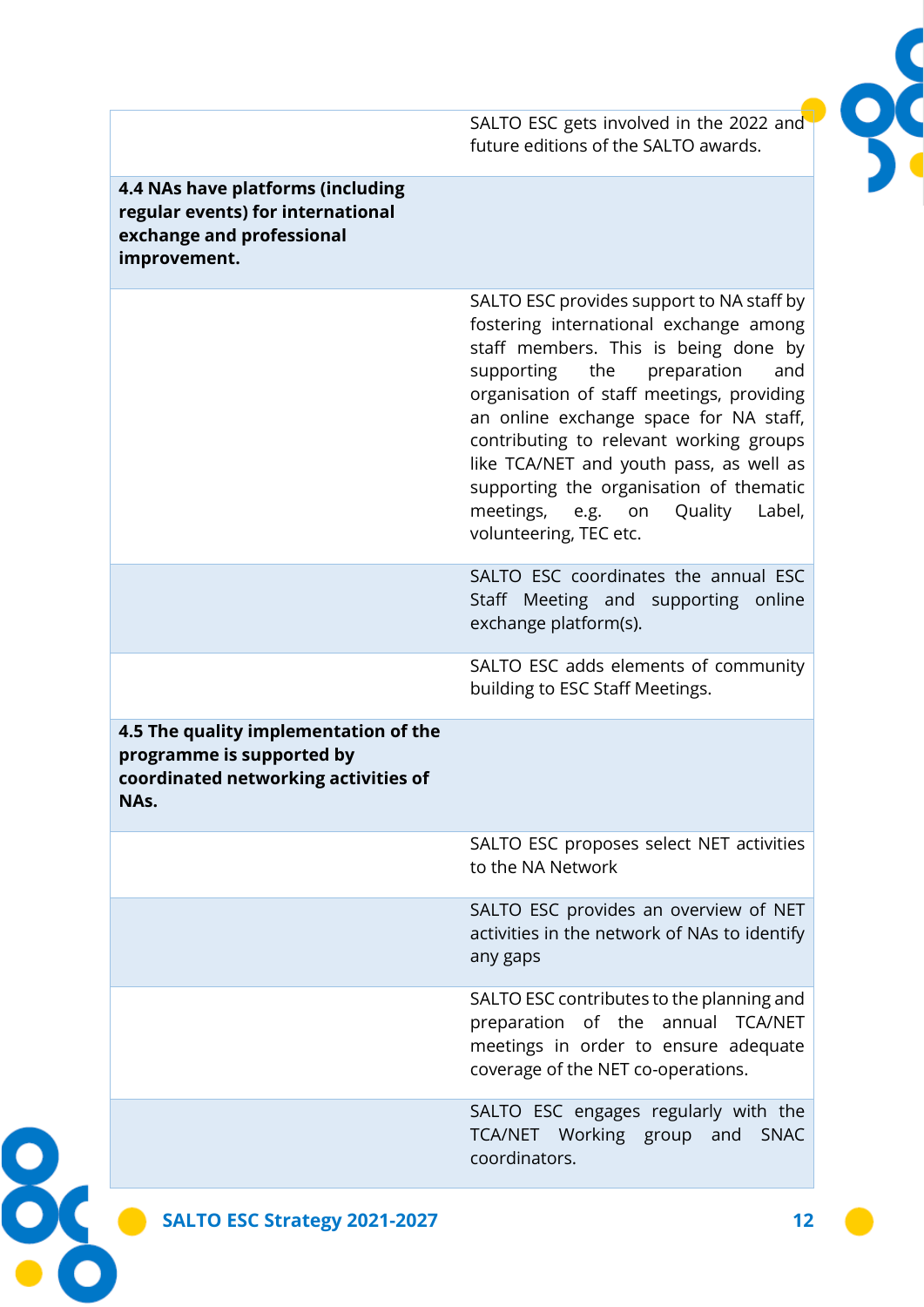|                                                                                                                    | SALTO ESC provides online exchange<br>space for NAs.                                                                                                                                                                          |
|--------------------------------------------------------------------------------------------------------------------|-------------------------------------------------------------------------------------------------------------------------------------------------------------------------------------------------------------------------------|
| 4.6 NAs are provided with information<br>material on the overall policy priorities<br>of the ESC programme.        |                                                                                                                                                                                                                               |
|                                                                                                                    | SALTO ESC provides information material<br>and publications on the overall policy<br>priorities of the ESC programme.                                                                                                         |
|                                                                                                                    | SALTO ESC contributes to the horizontal<br>priority on inclusion by participating in<br>relevant meetings like the ID steering<br>group hosted by SALTO ID or the<br>horizontal working group on inclusion, as<br>applicable. |
| 4.7 Knowledge and best practice<br>transfer towards the humanitarian<br>strand of the ESC programme is<br>ensured. |                                                                                                                                                                                                                               |
|                                                                                                                    | provides<br><b>SALTO</b><br>ESC<br>material<br>on.<br>humanitarian aid volunteering and shares<br>it with colleagues at European level.                                                                                       |

## <span id="page-13-0"></span>Goal 5: **Supporting the Building of a Community of Practice**

SALTO ESC aims to build a thriving European community of practice around ESC, including organisations, mentors, trainers, municipalities, solidarity project organisers. NET-Activities<sup>8</sup> designed for the different roles of the communities are designed and organised together with NAs.

### **Target group:**

NA staff, trainers, mentors, municipalities, organisations (sending/ hosting/ coordinating), and other members in the European Solidarity Corps community of practice

**SALTO ESC Strategy 2021-2027 13** <sup>8</sup> NET-Activities are NETworking activities organised by SALTOs and National Agencies and covered the European Solidarity Corps Programme. The aim of this activities is to support the quality implementation of ESC.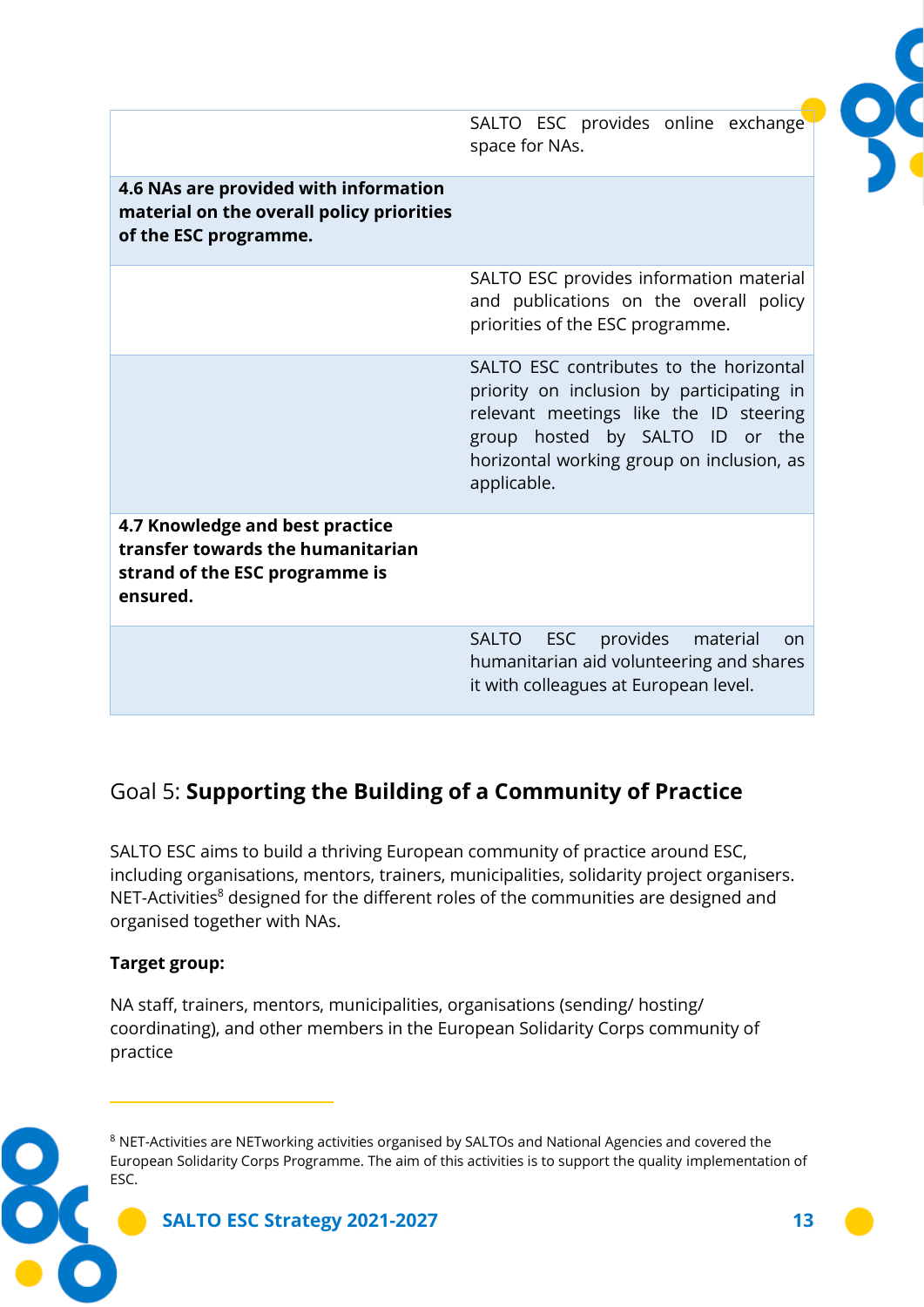| <b>Outcome</b>                                                                                                                                                              | <b>Activities</b>                                                                                                                                         |
|-----------------------------------------------------------------------------------------------------------------------------------------------------------------------------|-----------------------------------------------------------------------------------------------------------------------------------------------------------|
| 5.1 Sustainable community of Training<br>and Evaluation Cycle (TEC) trainers as<br>well as quality of TEC is established<br>and ensured.                                    |                                                                                                                                                           |
|                                                                                                                                                                             | SALTO ESC organises the TEC Forum on a<br>regular basis (annually or biannually).                                                                         |
|                                                                                                                                                                             | SALTO ESC organises training courses for<br>trainers' competence development on<br>solidarity.                                                            |
| 5.2 Support for mentors is ensured.                                                                                                                                         |                                                                                                                                                           |
|                                                                                                                                                                             | SALTO ESC continues the support for the<br>cooperation<br>Mentoring<br>under<br><b>NET</b><br>Construction and future events connected<br>with mentoring. |
| 5.3 Training offers on quality<br>development for organisations are<br>ensured.                                                                                             |                                                                                                                                                           |
|                                                                                                                                                                             | SALTO ESC provides training courses for<br>hosting and supporting organisations on<br>quality development (TOSCA training) on a<br>regular basis.         |
| 5.4 Strengthened civil society through<br>the network possibilities and peer<br>support among the community of<br>sending/ hosting/ supporting<br>organisations is ensured. |                                                                                                                                                           |
|                                                                                                                                                                             | SALTO ESC is providing a technical online<br>platform<br>for<br>exchange<br>and<br>the<br>communication<br>between<br>communities.                        |
| 5.5 Sustainable community around<br>municipalities is ensured.                                                                                                              |                                                                                                                                                           |
|                                                                                                                                                                             | SALTO ESC continues the support for the<br>NET-cooperation "Activating Citizens".                                                                         |
| <b>SALTO ESC Strategy 2021-2027</b>                                                                                                                                         |                                                                                                                                                           |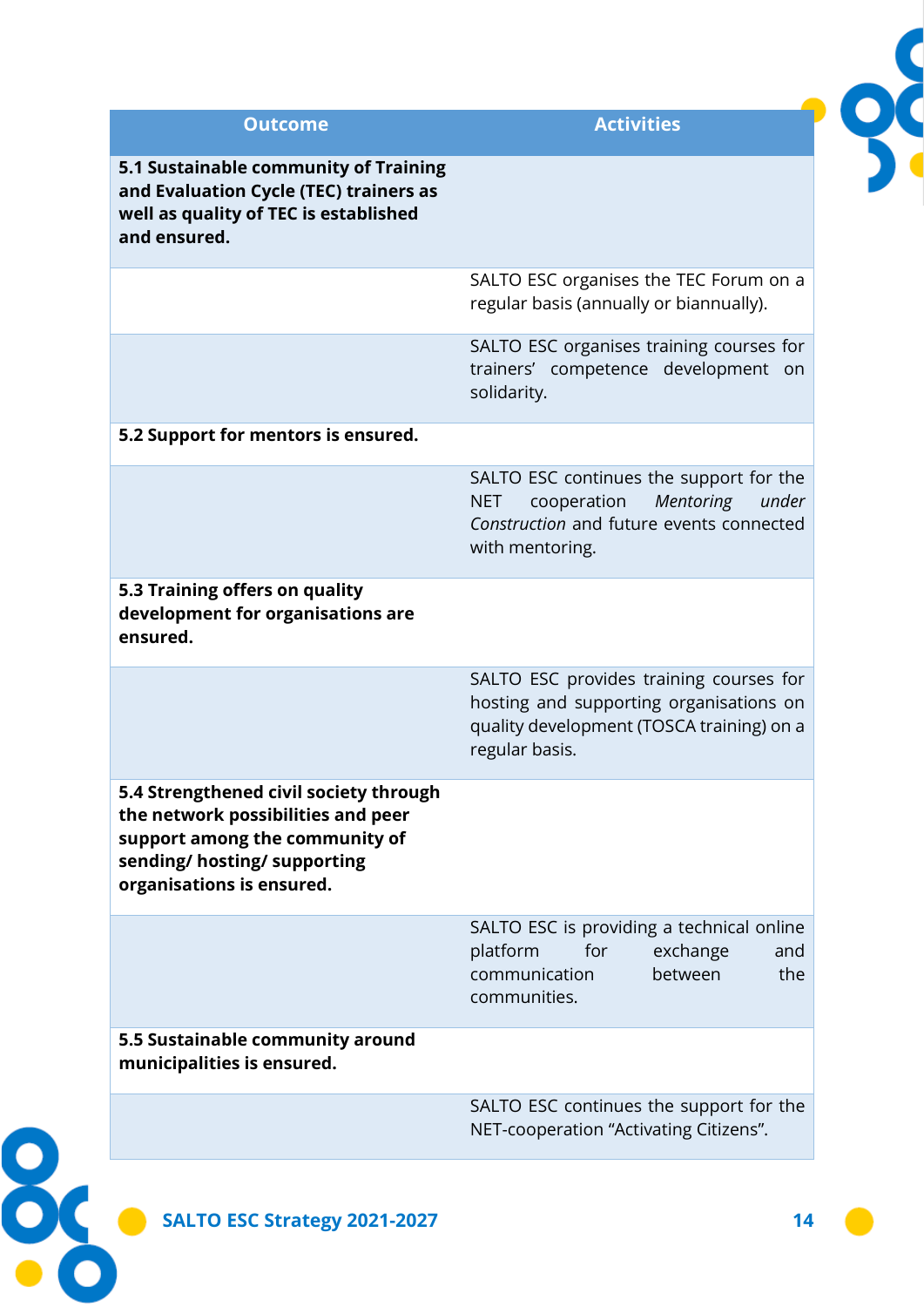

**5.6 Sustainable community around solidarity projects is ensured.**

> SALTO ESC supports the NET activities to foster a community around solidarity projects, for example by supporting the "Coaches in Solidarity Project" cooperation or the international solidarity project meet-up for solidarity project groups.

**5.7 Community impact indicators and recognition are better understood.**

> SALTO ESC contributes to the process of identifying community impact indicators / community impact recognition under the Solidarity Corps project.

# <span id="page-15-0"></span>**3. Strategy Implementation**

## <span id="page-15-1"></span>**Use of the Strategy**

The strategy was used as the basis for developing the multi-annual work plan of SALTO ESC 2022- 2027 that was submitted to the European Commission in autumn 2021. In the annual planning, responsibilities and timelines are developed. In order to monitor and evaluate the activities of SALTO ESC, a monitoring system framework is scheduled to be developed in 2022.

The strategy will be implemented in partnership with all stakeholders of SALTO ESC, including the network of National Agencies for the Erasmus+ Youth and European Solidarity Corps programme as well as the European Commission and other partners.

## <span id="page-15-2"></span>**Related European Youth Strategies and Policies**

The developed goals of this strategy aim to lay the pathways for supporting a number of strategies and priorities on a European Level.

- European Youth Strategy<sup>9</sup>
- Inclusion & Diversity Strategy<sup>10</sup>

<sup>9</sup> [EU Youth Strategy | European Youth Portal \(europa.eu\)](https://europa.eu/youth/strategy_en)

<sup>10</sup> SALTO-YOUTH - [Inclusion and Diversity Strategy 2021-2027](https://www.salto-youth.net/rc/inclusion/inclusionstrategy/)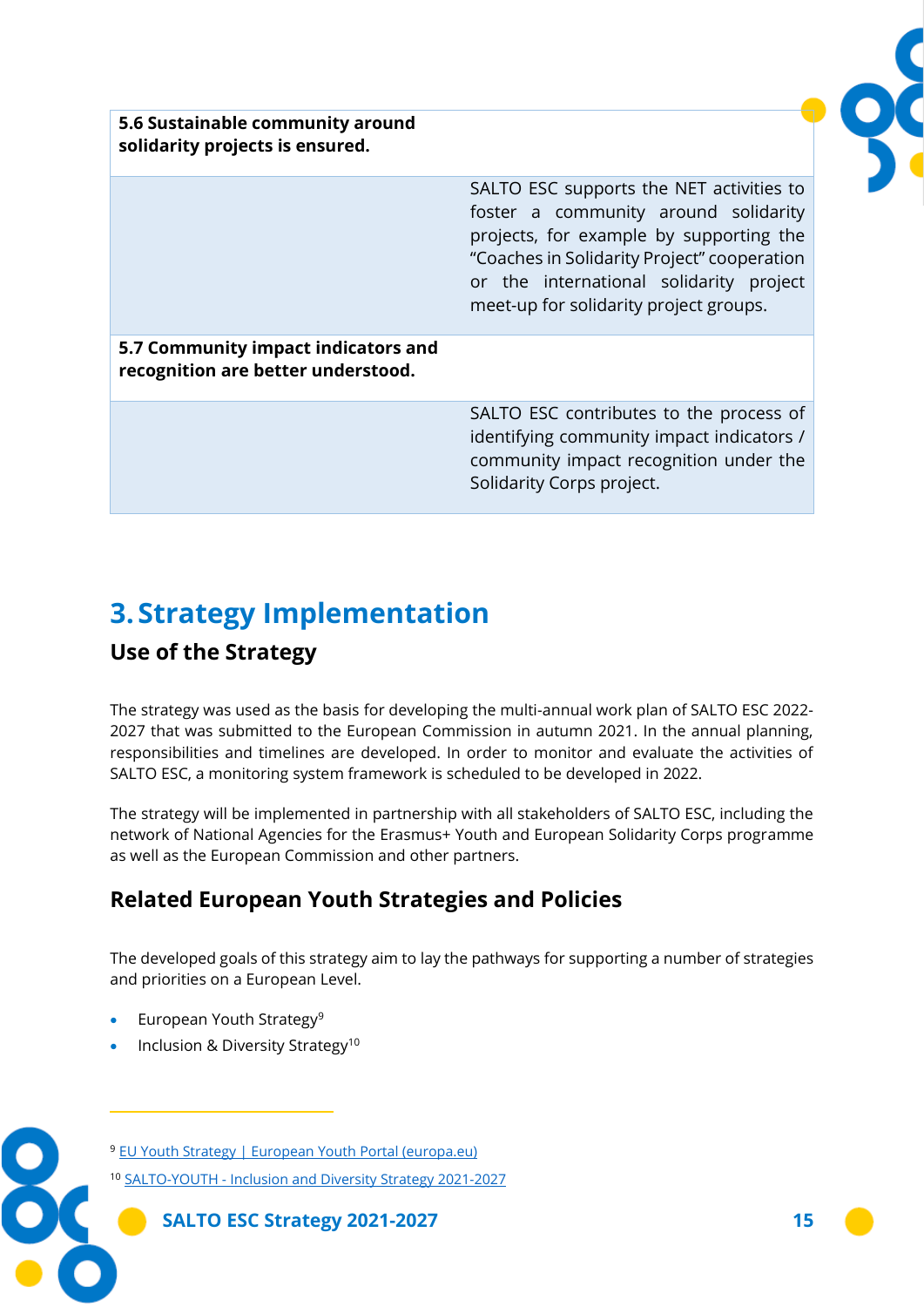- Youth Participation Strategy<sup>11</sup>
- Key priorities in the Programmes Erasmus $+$ <sup>12</sup> and the European Solidarity Corps<sup>13</sup> 2021-2027
- Council Recommendation on the mobility of young volunteers across the European Union 2022<sup>14</sup>
- European Training Strategy<sup>15</sup>
- Youthpass Strategy<sup>16</sup>
- European Youth Work Agenda<sup>17</sup>
- Cooperation with Neighbouring countries<sup>18</sup>

## <span id="page-16-0"></span>**Communication of the Strategy**

The strategy primarily serves internal purposes of guiding the work of SALTO ESC, but will be made publicly available for transparency reasons.

## <span id="page-16-1"></span>**Editorial**

Editor and Publisher: OeAD-GmbH | Ebendorferstraße 7 | 1010 Vienna | Headquarters: Vienna | FN 320219k | Commercial Court of Vienna | ATU 64808925 | Managing Director: Jacob Calice, PhD | Authors: Georg Feiner, Romina Matei, Barbara Eglitis, Sabrina Apitz | Coordination: SALTO European Solidarity Corps | T + 43 153408-0, solidarity@salto-youth.net | Vienna, 2022

- <sup>13</sup> [European Solidarity Corps 2021-2027 launched | European Youth](https://europa.eu/youth/news/european-solidarity-corps-2021-2027-launched_en) Portal (europa.eu)
- <sup>14</sup> [Action for high quality and inclusive youth volunteering \(europa.eu\)](https://ec.europa.eu/commission/presscorner/detail/en/ip_22_284)
- 15 SALTO-YOUTH [European Training Strategy in the Field of Youth](https://www.salto-youth.net/rc/training-and-cooperation/trainingstrategy/)
- <sup>16</sup> [Youthpass Strategy](https://www.youthpass.eu/en/about-youthpass/youthpass-strategy/)  Youthpass
- <sup>17</sup> [European Youth Work Agenda \(eywc2020.eu\)](https://www.eywc2020.eu/en/agenda/)
- <sup>18</sup> SALTO-YOUTH [Interregional cooperation](https://www.salto-youth.net/about/regionalcooperation/)



<sup>11</sup> [Youth Participation Strategy -](https://participationpool.eu/resource-category/youth-participation/youth-participation-strategy/) SALTO (participationpool.eu)

<sup>12</sup> [Priorities of the Erasmus+ Programme | Erasmus+ \(europa.eu\)](https://erasmus-plus.ec.europa.eu/programme-guide/part-a/priorities-of-the-erasmus-programme)